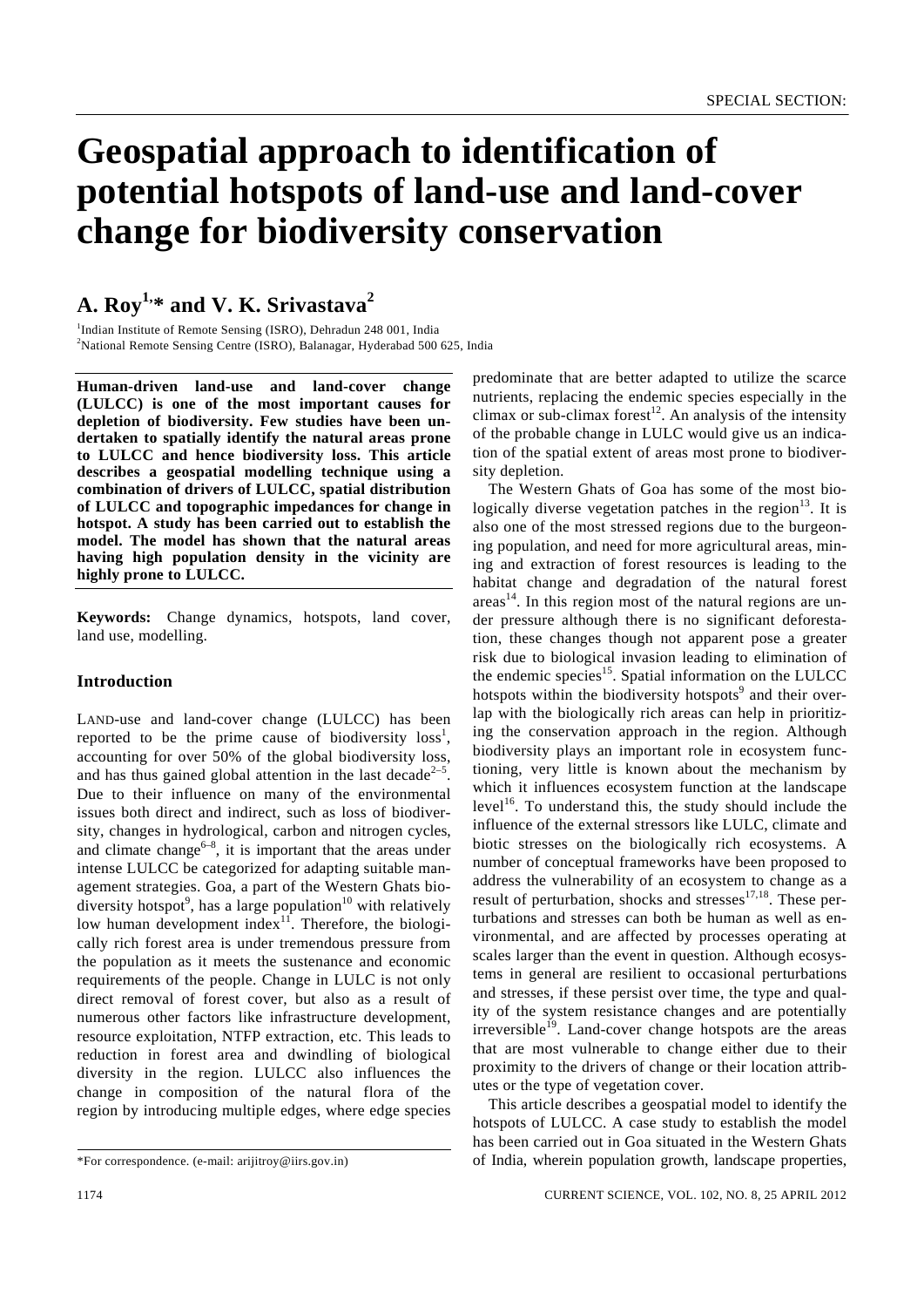## FOREST REMOTE SENSING, BIODIVERSITY AND CLIMATE



**Figure 1.** Dataflow diagram for modelling hotspots of change.

in terms of fractal dimension, terrain properties and LULCC trends have been considered as drivers of LULCC. This model enables identification of the potential areas of change in the natural vegetation in the biodiversity-rich areas and accordingly prioritizes the areas for conservation.

# *Study area*

Goa is India's smallest state in terms of area and the fourth smallest in terms of population. Located on the west coast of India in the Konkan region, it is bounded by Maharashtra to the north and Karnataka to the east and south, while the Arabian Sea forms its western coast. Goa encompasses an area of  $3702$  sq. km  $(1430 \text{ mile}^2)$ . It lies between lat. 14°53′54″N and 15°40′00″N, and long. 73°40′33″E and 74°20′13″E. Most of Goa is a part of the coastal region known as the Konkan, which an escarpment raising up to the Western Ghats, which separate it from the Deccan Plateau. The highest point is Sonsogor, with an altitude of 1167 m (3827 ft). Goa has a coastline of 101 km and a population of 1.344 (2001 census) million residents with a growth rate of 14.9% per decade. There are 363 people for each square kilometre of the land<sup>20</sup>. About 49.77% of the population lives in urban areas and the remaining in 371 villages organized in 10

taluks. Since the state harbours diverse ecosystems in a small area, it is ideal for studying the impact of LULCCinduced biodiversity studies.

### *Methodology*

LULC map comprising eight classes was prepared using IRS-P6 LISS-III data of 2005. The interpreted and fieldvalidated map was modified using IRS-1B LISS-I data for depicting LULC in 1995. Further, the 1995 map was overlaid on the 1985 Landsat MSS data and the polygons showing changes were suitably modified to generate the 1985 map. The map was generated at 1 : 250,000 scale. The three-time period LULC maps were used as the base data for future analysis.

 The hotspot of change involves the use of different landscape-based indices, terrain features and anthropogenic influences. The major inputs of the model are: (i) weighed cumulative LULCC, (ii) population variability, (iii) terrain impedance, and (iv) naturalness index (ni). Weighted cumulative LULCC map (cc), using three time period LULC maps for the years 1985, 1995 and 2005 was generated. The LULCC was assigned weightages based on the degree of change (Table 1). The 1985–1995 and 1995–2005 weighted change maps were geospatially modelled to produce the cumulative change maps.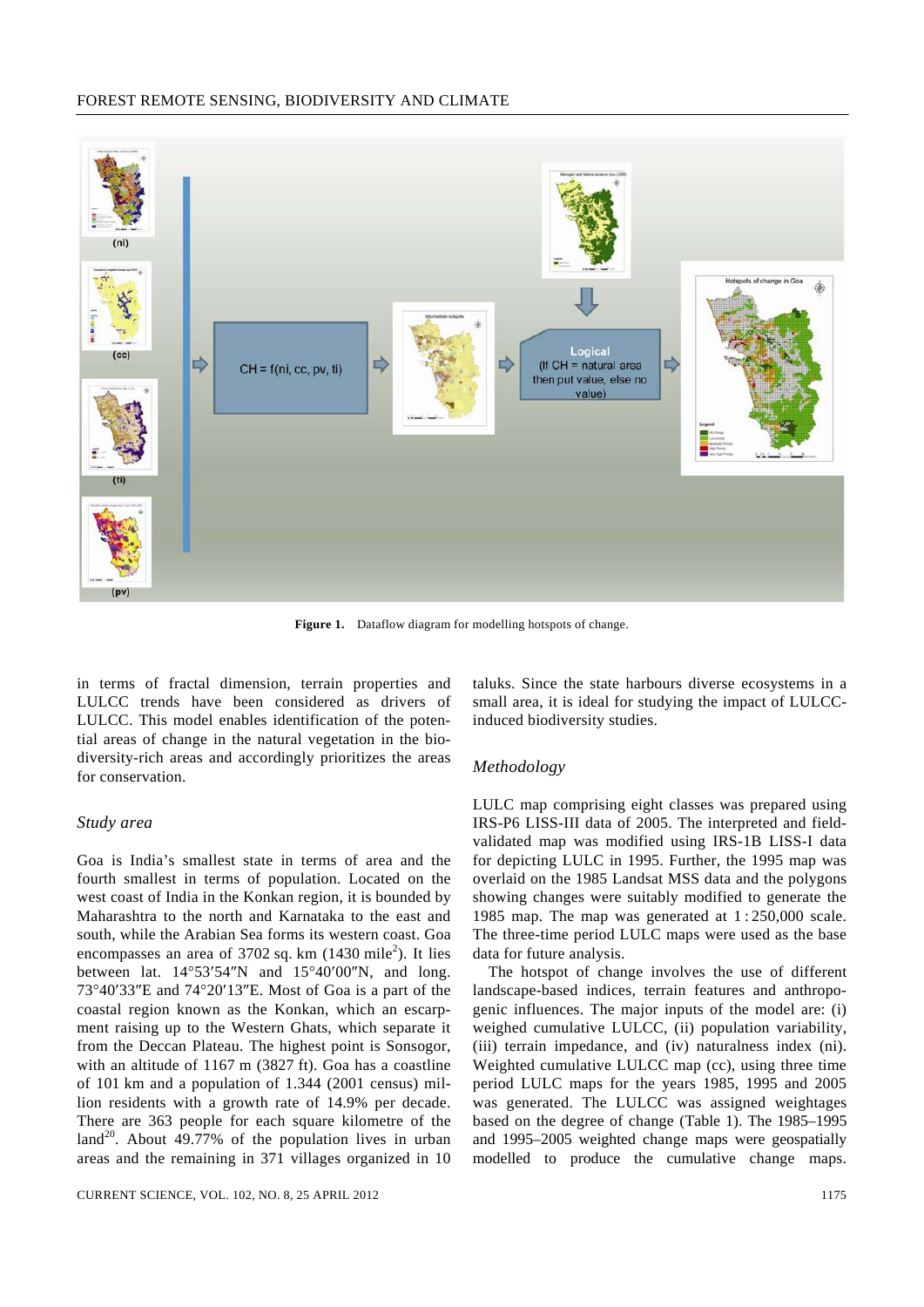**Table 1.** Land-use and land-cover change (LULCC) weightages. The weights have been assigned between 1 and 9 based on the type and extent of LULCC on the structure and functioning of the natural ecosystem. The land cover class which shows migration from one class to the other is only considered, the rest is given as 1. For example, if the change is from cropland to built-up, there is a change in level of cropland biodiversity. But if the cropland is changed to fallow, then there is relatively less change to biodiversity as the seed bank still exists which can germinate under favourable conditions. Similarly, in the case of mixed forest, to built-up is most, followed by cropland and then natural systems. If the class is retained over time, the weight is 1

| Class change | Weightage | Class change | Weightage | Class change | Weightage | Class change | Weightage |
|--------------|-----------|--------------|-----------|--------------|-----------|--------------|-----------|
| $1$ to $1$   |           | 3 to 1       |           | 5 to 1       | 9         | $7$ to $1$   | 9         |
| $1$ to $2$   |           | $3$ to $2$   |           | 5 to 2       |           | $7$ to $2$   | 8         |
| $1$ to $3$   |           | $3$ to $3$   |           | $5$ to $3$   |           | $7$ to $3$   | 8         |
| $1$ to $4$   |           | $3$ to $4$   |           | $5$ to $4$   | 4         | 7 to 4       | 8         |
| $1$ to $5$   |           | $3$ to $5$   |           | 5 to 5       |           | $7$ to $5$   |           |
| $1$ to $6$   |           | $3$ to 6     | 9         | 5 to 6       | 8         | 7 to 6       | 9         |
| $1$ to $7$   |           | 3 to 7       |           | 5 to 7       |           | 7 to 7       |           |
| $1$ to $8$   |           | 3 to 8       |           | 5 to 8       |           | 7 to 8       |           |
| $2$ to $1$   | 9         | $4$ to $1$   | 9         | 6 to 1       |           | 8 to 1       | 9         |
| $2$ to $2$   |           | 4 to 2       |           | 6 to 2       |           | 8 to 2       |           |
| $2$ to $3$   |           | $4$ to $3$   |           | 6 to 3       |           | 8 to 3       | 8         |
| $2$ to $4$   |           | $4$ to $4$   |           | $6$ to $4$   |           | 8 to 4       | 8         |
| $2$ to 5     |           | $4$ to 5     |           | $6$ to $5$   |           | 8 to 5       |           |
| $2$ to 6     |           | $4$ to 6     |           | $6$ to $6$   |           | 8 to 6       | 9         |
| $2$ to $7$   |           | 4 to 7       |           | 6 to 7       |           | 8 to 7       |           |
| $2$ to $8$   |           | 4 to 8       |           | $6$ to $8$   |           | 8 to 8       |           |

1, Built-up; 2, Cropland; 3, Evergreen/semi-evergreen forest; 4, Deciduous forest; 5, Mixed forest; 6, Fallow land; 7, Water body; 8, Barren/waste land.



**Figure 2.** Hotspots of land-use and land-cover (LULC) change in Goa.

For population variability (pv) layer, the village-level population density of Goa has been prepared for the years 1995 and 2005 using the census data, and the increase or decrease of the population density has been geospatially computed to generate the population variability map. Terrain impedance (ti) has been computed from the elevation and slope maps derived from SRTM DEM. Using the following equation, ti has been geospatially computed.

$$
ti = ln(sl) + ln(ele), \qquad (1)
$$

where sl represents slope and ele represents elevation.

 Naturalness index (ni) is a representation of the level of disturbance to the landscape in terms of fractal dimension, landscape variability and proportion of the natural ecosystems as compared to managed ecosystems.

$$
ni = f(FD, LV, VT),
$$
\n(2)

where *f* is a multiplicative function.

FD (fractal dimension) = 
$$
2^*[(\ln(P) - \ln(k))/\ln(A)]
$$
. (3)

LV is the landscape variability in a unit area. VT is the proportion of natural ecosystems in the 1 km grid estimated by giving weightage to the LULC map from 1 to 10.

 The change hotspot (ch) is generated by integrating the above four intermediate layers using the equation

$$
ch = f(cc, pv, ti, ni),
$$
\n(4)

where *f* is an additive function.

1176 CURRENT SCIENCE, VOL. 102, NO. 8, 25 APRIL 2012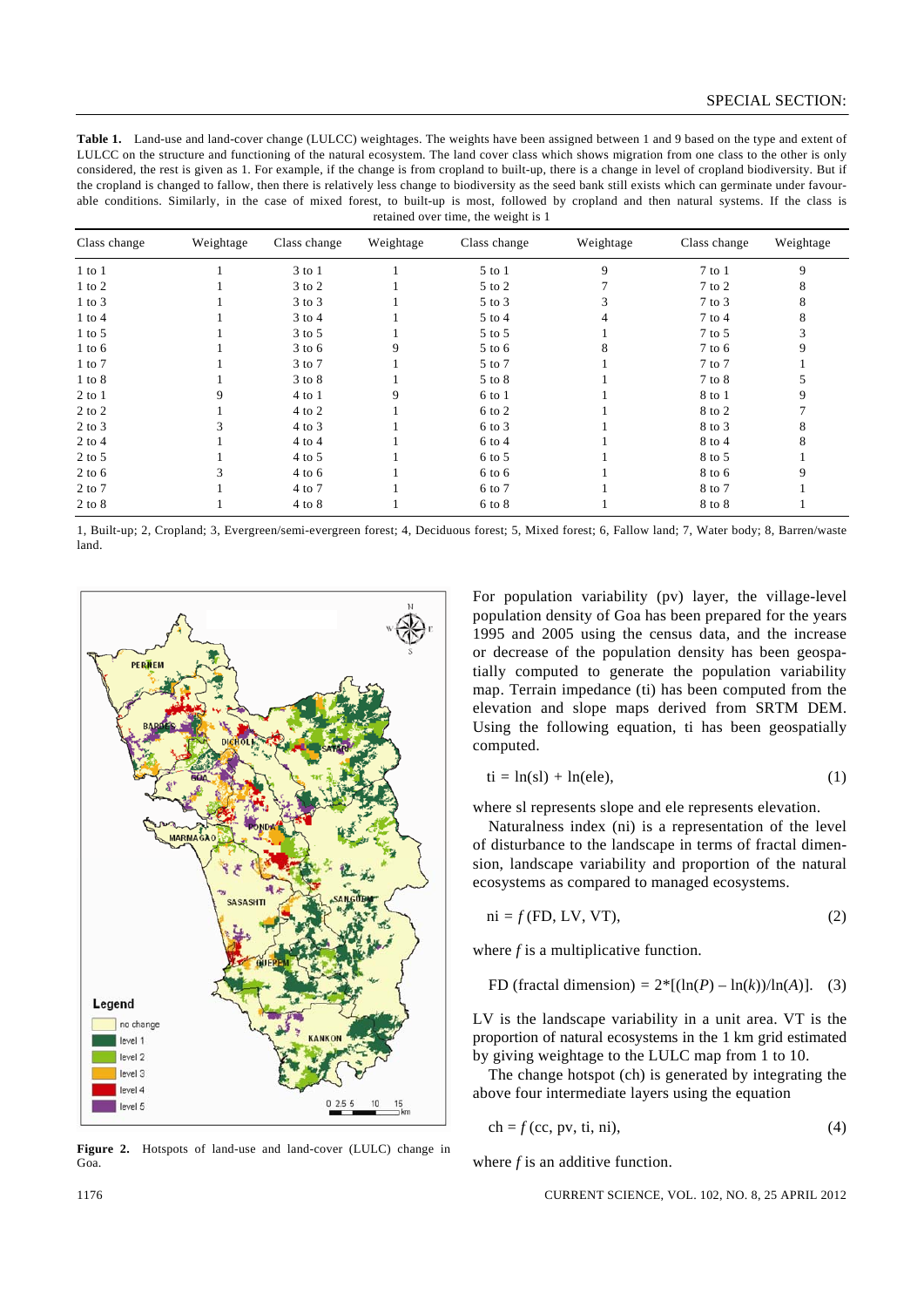The intermediate change layer was again subjected to a geospatial logical modelling to identify the hotspots only in the natural areas.

 The hotspot map generated was classified into six categories ranging from 1 to 6, where 1 represents the areas which are under managed ecosystem such as cropland, built-up, etc., 2 represents the areas that are expected to undergo least LULCC and 6 represents the areas subjected to most probable LULCC or the LULCC hotspots. Biodiversity is mostly concentrated in the few natural areas which are relatively less disturbed by the anthropogenic activities (contrary to the statement mentioned in the introduction). The natural areas were reclassified and weightages assigned to the land cover classes according to the degree of the naturalness observed from the previous studies<sup>21</sup>. Using the above-mentioned layers, the hotspot of change map computed is shown in Figure 1. For identification of biodiversity-rich areas, the spatial database of the biodiversity characterization at landscape level data of vegetation type, fragmentation, disturbance index and biological richness was used $^{22}$ .

#### **Results and discussion**

There has been a gradual change in LULC in Goa. A constant increase in the area under the built-up category from 1985 to 2005 by around 0.23–0.48% of the total geographic area (TGA) has been observed, while the cropland has increased by 6.86% of TGA during 1985–1995, but then decreased nominally by 0.44% of TGA. Whereas evergreen and semi-evergreen forests have more or less remained constant, the deciduous forest and the mixed forest showed a considerable decrease of 2.36% and 3.85% of TGA respectively, during 1985–1995 and deciduous forest increased in the next decade by 1.4%, the mixed forest decreased by 2.08%, indicating the dynamic nature of LULC of Goa (Table 2).

 Since population is one of the main drivers of LULCC, it was included as one of the inputs in the hotspot area model. The population-driven change in LULC generally induces variability in the landscape due to selective

**Table 2.** Area (in hectare) under different LULC during three time periods (1985, 1995 and 2005) in Goa

| LULC class                      | 1985   | 1995   | 2005   |
|---------------------------------|--------|--------|--------|
| Cropland                        | 61,793 | 86.724 | 85,360 |
| Fallow land                     | 40,774 | 31,360 | 33,487 |
| Barren/waste land               | 22,748 | 22.688 | 22,990 |
| Water body                      | 14,355 | 17,610 | 17,864 |
| Deciduous forest                | 72,377 | 63.572 | 68,862 |
| Built-up                        | 20,796 | 21,589 | 22,561 |
| Evergreen/semi-evergreen forest | 35,000 | 38,657 | 38,475 |
| Mixed forest                    | 97,786 | 83,430 | 76,031 |
|                                 |        |        |        |

modification to the land cover<sup>23</sup>. Apart from variability, this also leads to complexity in the shape in the land cover classes as reflected by the fractal dimension<sup>24</sup>. The spatial variation on the scale of resource exploitation and land for agriculture or settlement is determined by the impedances caused by the topography to the resource<sup>25</sup>. Since high elevation and steep slopes are generally effective impedance to the access of the natural resources, these two terrain properties have been used to model the resource exploitation impedance map of Goa. The hotspot of change has been categorized into six classes (Figure 2). The no-change area occupies about 72% of TGA and levels 1 to 5 occupy 13.16%, 6.47%, 2.99%, 2.09% and 3.28% of TGA respectively. It is noteworthy that some natural areas are under high or very high level of LULCC. Although evergreen and semi-evergreen forests are mostly unchanged, the moist deciduous forests are under tremendous change. Out of the total area of 593.64 sq. km of moist deciduous forest, 78% is under some level of LULCC (i.e. levels 1 to 5). Most of the levels 3, 4 and 5 hotspots of change falls in the cropland, indicating the cumulative LULCC from natural areas to cropland.

Comparison of the fragmentation maps of  $Goa^{22}$  indicates that most of the levels 3, 4 and 5 hotspots of change are in the scrubland. In the forested areas, the low fragmentation (value 1 in a scale of  $1-10$ ) areas occupy 13.4% of the area under hotspot of change, whereas moderately fragmented (value 2) areas have 1.43% and highly fragmented (values 3–10) areas occupy 0.1% of TGA under hotspots of change. This is also because forests of Goa are relatively less fragmented compared to other regions of India (Table 3). It is generally observed that anthropogenic pressure leads to fragmentation of patches; hence less fragmentation of Goa forests implies either that the terrain is too rugged for economical exploitation of the forest resources or that the forests are under good protection. It is observed that the category of hotspot of change is highly correlated with the population density of the area (correlation coefficient 0.77 at 0.01 level of significance; d*f* 9) (Figure 3). This implies that the human influence is most dominant in the vulnerability for



**Figure 3.** Plot of population density to the level of LULCC hotspot.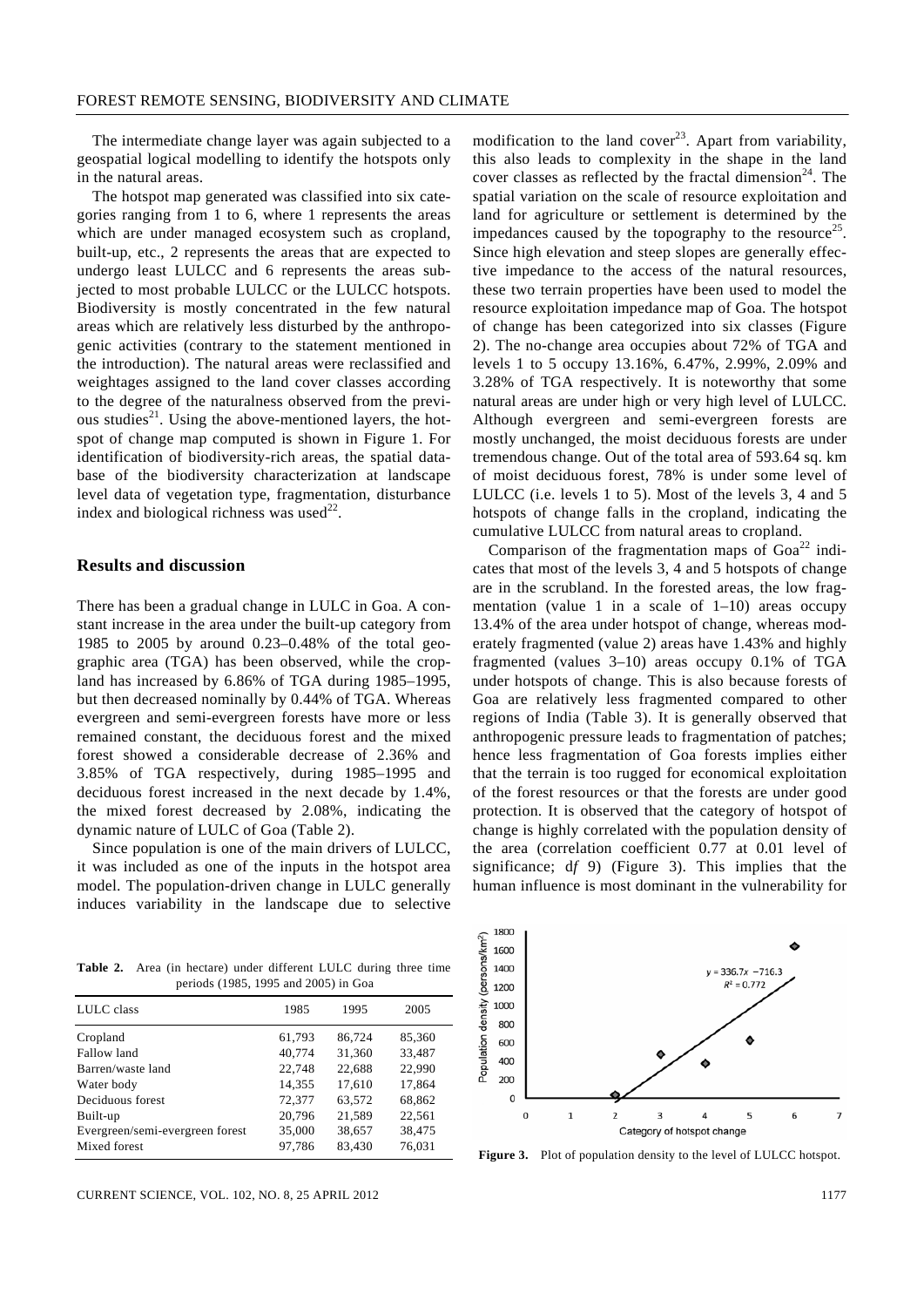|                     | LULCC hotspot    |                  |                  |                  |                  |                  |  |  |
|---------------------|------------------|------------------|------------------|------------------|------------------|------------------|--|--|
| Category            | No change $(\%)$ | Level $1$ $(\%)$ | Level $2$ $(\%)$ | Level $3$ $(\%)$ | Level $4$ $(\%)$ | Level $5$ $(\%)$ |  |  |
| Fragmentation       |                  |                  |                  |                  |                  |                  |  |  |
| Low                 | 13.782           | 7.156            | 4.276            | 0.685            | 0.677            | 0.632            |  |  |
| Medium              | 1.223            | 0.836            | 0.240            | 0.139            | 0.061            | 0.153            |  |  |
| High                | 0.173            | 0.054            | 0.032            | 0.009            | 0.003            | 0.004            |  |  |
| Disturbance index   |                  |                  |                  |                  |                  |                  |  |  |
| Low                 | 11.783           | 5.151            | 3.109            | 0.595            | 0.480            | 0.428            |  |  |
| Medium              | 13.605           | 3.492            | 1.268            | 0.205            | 0.224            | 0.299            |  |  |
| High                | 18.618           | 1.621            | 0.629            | 0.193            | 0.197            | 0.288            |  |  |
| Very high           | 1.363            | 0.080            | 0.036            | 0.019            | 0.013            | 0.031            |  |  |
| Biological richness |                  |                  |                  |                  |                  |                  |  |  |
| Low                 | 30.310           | 2.306            | 0.501            | 0.181            | 0.173            | 0.263            |  |  |
| Medium              | 0.002            | 0.001            | 0.000            | 0.000            | 0.000            | 0.000            |  |  |
| High                | 14.065           | 7.613            | 4.196            | 0.814            | 0.741            | 0.775            |  |  |
| Very high           | 0.993            | 0.424            | 0.347            | 0.018            | 0.000            | 0.009            |  |  |

**Table 3.** Distribution of fragmentation, disturbance index and biological richness (*X*1) across different LULCC hotspots



**Figure 4.** Comparison of biological richness map (left) with the LULCC hotspots (right) of Goa.

change of the natural ecosystems in Goa. Furthermore, it has been geospatially observed that the areas showing no change in the Valpoi-satari, Sanguem, Ponda and Canacona taluks are due to the presence of wildlife sanctuaries and sacred groves (sacred groves in Satari-Maharashtra border; Bondia Wildlife Sanctuary and Bhagwan Mahavir Wildlife Sanctuary in Sanguem and Cotigao Wildlife Sanctuary in Canacona) are under protection.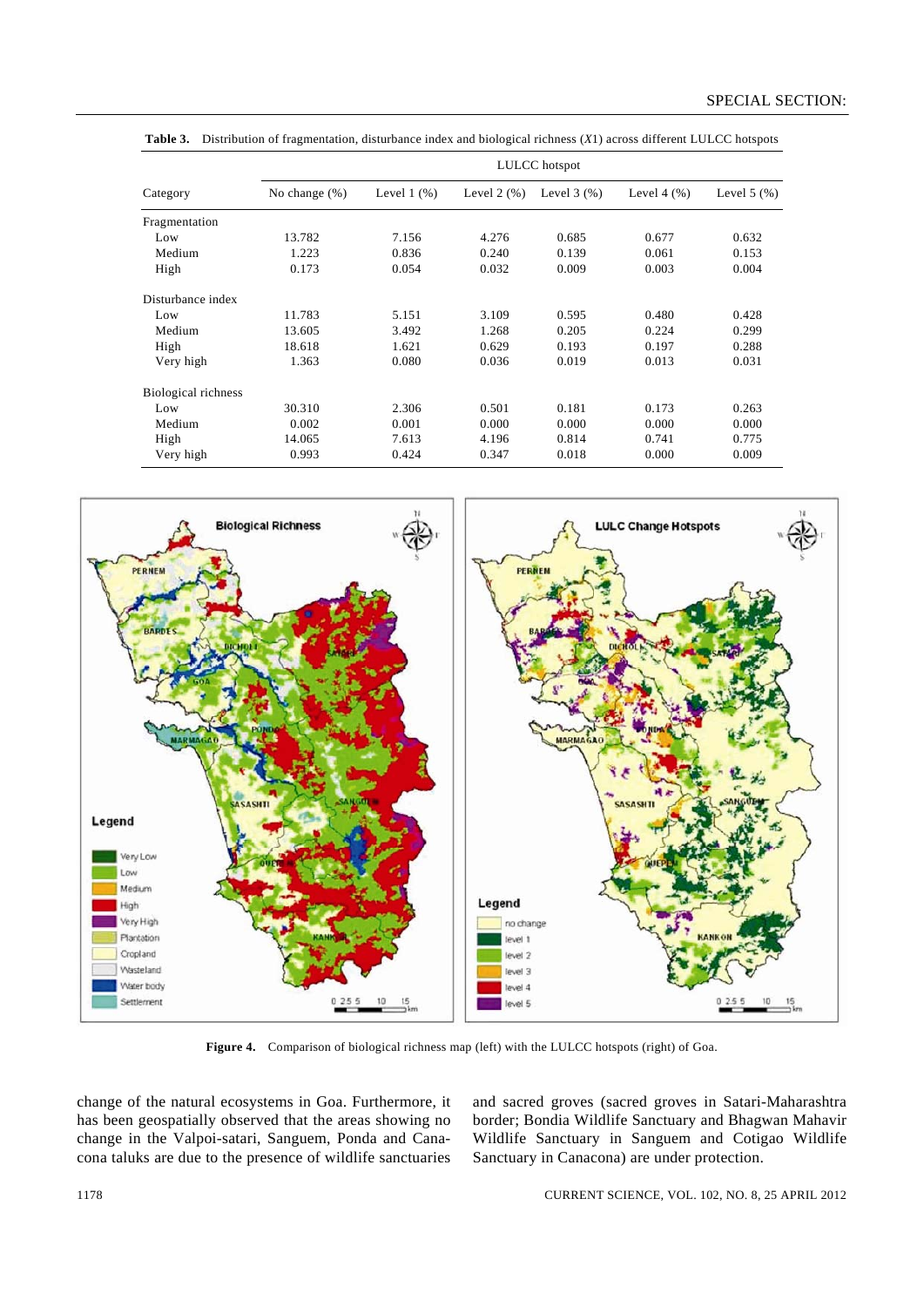On comparison of the hotspot map with the biological richness map generated as part of Biodiveristy Characterization at Landscape Level project<sup>22</sup>, it was observed that most of the areas having high biological richness are in the region with either no-change or level 1 probability of land cover change (Table 3). It was also observed that there are some high and very high biologically rich areas of around 25 sq. km which fall under level five LULCC hotspot and are in need of urgent conservation efforts mostly in Ponda taluk (Figures 4 and 5). This taluk does not have any protected areas, although it has biologically rich areas. Levels 1 and 2 hotspots may be graded as not significant, but levels 3, 4 and 5 may be taken as significant threat to biological diversity. These three significant hotspots of change are spread over 77 sq. km of evergreen, semi-evergreen and moist deciduous forests, which constitute 3.7% of the vegetated areas in the state. Since the Western Ghats has around 3049 endemic species<sup>26</sup> spread in the biologically rich areas with 13 endemic higher plants and five endangered plant species being recorded in Goa<sup>22</sup>. Existence of the LULCC hotspot in these areas will lead to loss of these endemic and endangered species.



**Figure 5.** LULCC hotspots overlaid with vegetation type boundary.

CURRENT SCIENCE, VOL. 102, NO. 8, 25 APRIL 2012 1179

#### **Conclusions**

The study has been carried out to establish the geospatial model of change hotspots. In the event of climate change impacts, these areas are furthermore vulnerable to degradation. The model for the hotspots of change has identified the potential areas of change in Goa and shows strong anthropogenic influences on the hotspots of change. The study indicates that the moist deciduous forests in the Ponda taluk are most prone to the degradation and land-cover change. This is logical due to the mining activities and development of infrastructure. Most of the high priority hotspots of change are in and around the highly populated district with intense agriculture or mining. The eastern parts of the state, which are relatively less accessible due to the rugged terrain, are less prone to change and hence fall under low-priority change areas. Presence of sacred groves in the north eastern and the southern part of the state may be the reason for unchanged areas, implying that institutional protection plays a major part in conservation of the biological diversity. Thus the areas in the state which fall under levels 4 and 5 hotspots have high to very high biological richness that needs to be conserved on a priority basis.

- 1. Sala, O. E., Chapin III, F. S., Armesto, J. J., Berlow, R., Bloomfield, J. and Dirzo, R. E., Global biodiversity scenarios for the year 2100. *Science*, 2000, **287**, 1770–1774.
- 2. Huber-Sanwald, L. F. *et al.*, Land use and land cover change. In Climate Change Science Program Strategic Plan, US Climate Science Program, Washington DC, USA, 2002.
- 3. Rahdary, V., Soffianian, A., Najfabdai, M. S., Khajeddin, S. J. and Pahlavanravi, Land use and land cover change detection of Mouteh Wildlife Refuge using remotely sensed data and geographic information system. *World Appl. Sci. J.*, 2008, **3**, 113–118.
- 4. Pielke, R. A., Land use and climate change. *Science*, 2005, **310**, 1625–1626.
- 5. Lambin, E. F. *et al.*, The causes of land-use and land-cover change: moving beyond the myths. *Science*, 2001, **11**, 261–269.
- 6. Vitousek, P. M., Beyond global warming: ecology and global change. *Ecology*, 1994, **75**, 1861–1876.
- 7. Schilling, K. E., Chan, K. S., Liu, H. and Zhang, Y. K., Quantifying the effects of land use and land cover change on increasing discharge in upper Mississippi River. *J. Hydrol.*, 2010, **387**, 343– 345.
- 8. Gao, Z., Gao, W. and Chang, N. B., Impact of climate change and land use/land cover changes on the carbon cycle in China (1981– 2000): a system based assessment. *Biogeosci. Discuss.*, 2010, **7**, 5517–5555.
- 9. Myers, N., Mittermeier, R. A., Mittermeier, C. G., da Fonseca, G. A. B. and Kent, J., Biodiversity hotspots for conservation priorities. *Nature*, 2000, **403**, 853–858.
- 10. Cincotta, R. P., Wisnewski, J. and Engelman, R., Human populations in biodiversity hotspots. *Nature*, 2000, **404**, 990–992.
- 11. IUCN, Mapping poverty and conservation linkages. In Third IUCN World Conservation Congress, Bangkok, 2004.
- 12. Laurance, W. F., Delamonica, P., Laurance, S. G., Vasconcelos, H. L. and Lovejoy, T. E., Rainforest fragmentation kills big trees. *Nature*, 2000, **404**, 836.
- 13. Chaudhuri, A. B. and Sarkar, D. D., *Megadiversity Conservation: Flora, Fauna and Medicinal Plants of India's Hotspots*, Daya Publishing House, New Delhi, India, 2004.